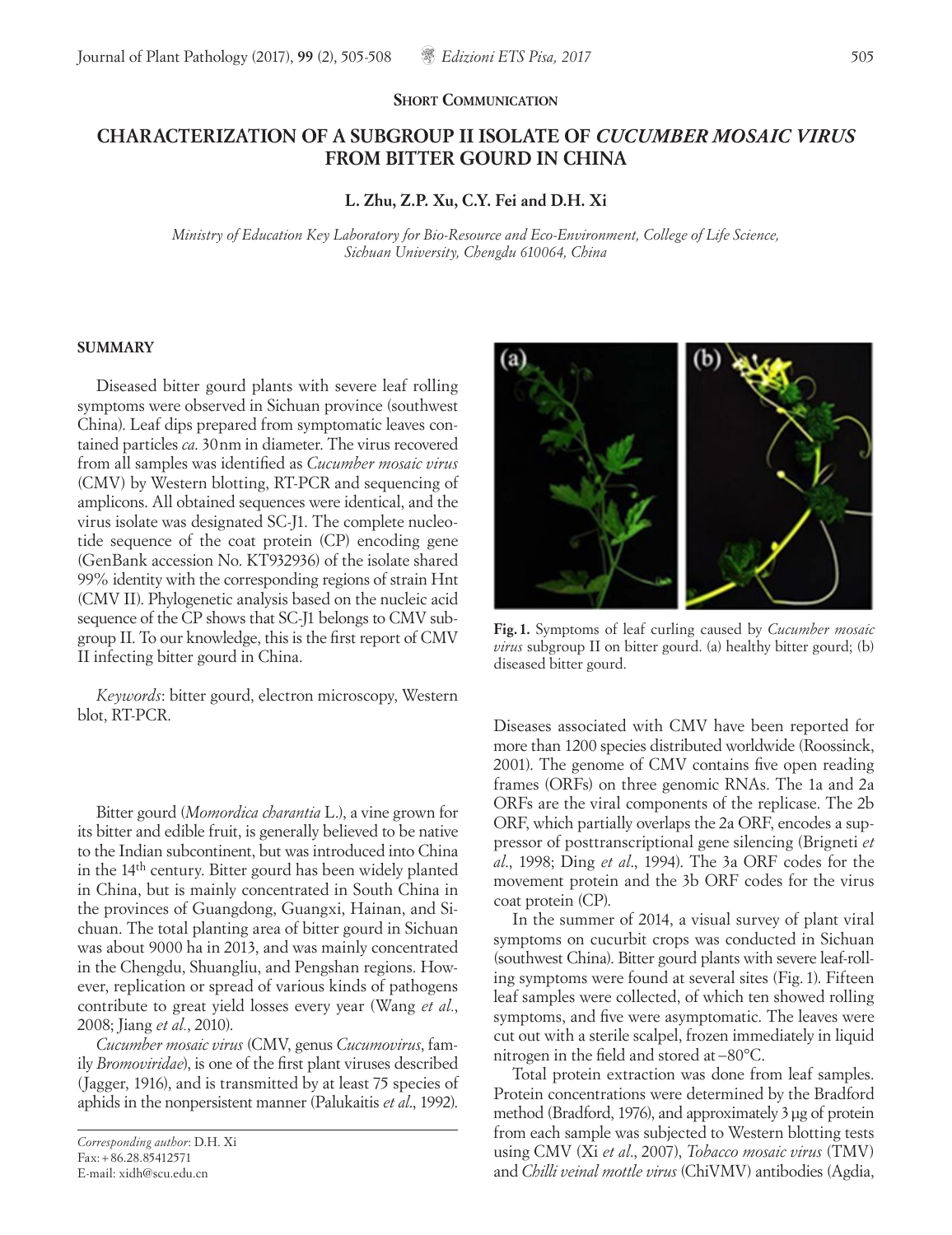

**Fig. 2.** Western blot analysis of virus preparations obtained from the collected plant samples, using anti-CMV sera. (a) diseased bitter gourd; (b) positive control; (c) healthy bitter gourd as negative control; (M) molecular weight-markers.



**Fig. 3.** Electron micrograph of viral particles from the sap of diseased bitter gourd leaves. Bar=100nm.

Elkhart, IN; Yunnan Academy of Agricultural Science, respectively). Bitter gourd plants displaying severe leaf-rolling symptoms contained a large amount of CMV-CP, but neither TMV nor ChiVMV (Fig.2). Scanning electron microscopy of dips prepared from leaf samples revealed the virus particles to be about 30nm in diameter (Fig.3).

Identification of the virus was confirmed by molecular methods. Total RNA was extracted from 50mg fresh diseased leaf samples using a Plant Total RNA Isolation Kit (FOREGENE Biotechnology Co., Ltd, China). The first-strand cDNA was synthesized using MMLV-reverse transcriptase (Promega, USA), following the protocol provided by the supplier, and CMV-R (5'-CTGGATG-GACAACCCGTTC-3') as the initial primer. Reverse transcription polymerase chain reaction (RT-PCR) was performed and the complete CP gene and partial 3'-UTR of CMV was amplified with a pair of degenerate primers CMV-F (5'-ATGGACAAATCTGRATCWMCC-3') and CMV-R (Xi *et al*., 2006). PCR was performed in a total volume of 50μl containing 3μl cDNA solution, 5μl 10×PCR buffer,  $4 \mu$ l dNTPs mixture (2.5 mM),  $3 \mu$ l MgCl<sub>2</sub> (25 mM),



**Fig. 4.** A maximum-likelihood method for phylogenetic tree of SC-J1 and CMV isolates base on the nucleotide sequence of CP. ER-PSV (U15730) as an outgroup.

0.5μl each primers (10μM) and 0.5μl of 5U/μl Taq DNA polymerase (Takara, Japan). The PCR protocol was: 94°C for 3min, followed by 35 cycles of 94°C for 45s, 54°C for 45 s, 72°C for 70 s, and a final extension step at 72°C for 10min. Electrophoresis in a 1% agarose gel showed only a single band (788bp). No visible band was detected from non-infected control plants.

PCR products were purified with a Gel Extraction Kit (Omega Biotek, USA) after electrophoresis in a 1.5% agarose gel, cloned into the pMD-19T vector (Takara, Japan), transformed into competent cells of *Escherichia coli* strain DH5α according to the manufacturer's instructions, and sequenced (Shanghai, China). The sequences of all amplicons obtained from 10 samples were aligned using the DNA-MAN 6 software. All clones of the amplicon were identical, and a single contiguous sequence for this isolate (SC-J1) was submitted to the GenBank (accession No. KT932936). Sequence similarity searches were performed using the BLAST program from the NCBI database (http://www. ncbi.nlm.nih.gov/). Nucleotide BLAST analysis revealed that SC-J1 had the highest nucleotide sequence identity (99%) to the CP gene of CMV isolate Hnt (KC407999).

Phylogenetic relationships were determined by the MEGA software package version 6.06 (Edgar *et al*., 2004; Tamura *et al*., 2013). Trees were constructed using 1000 bootstrap replicates. The virus strains and GenBank accession numbers used in this study are listed in Table 1.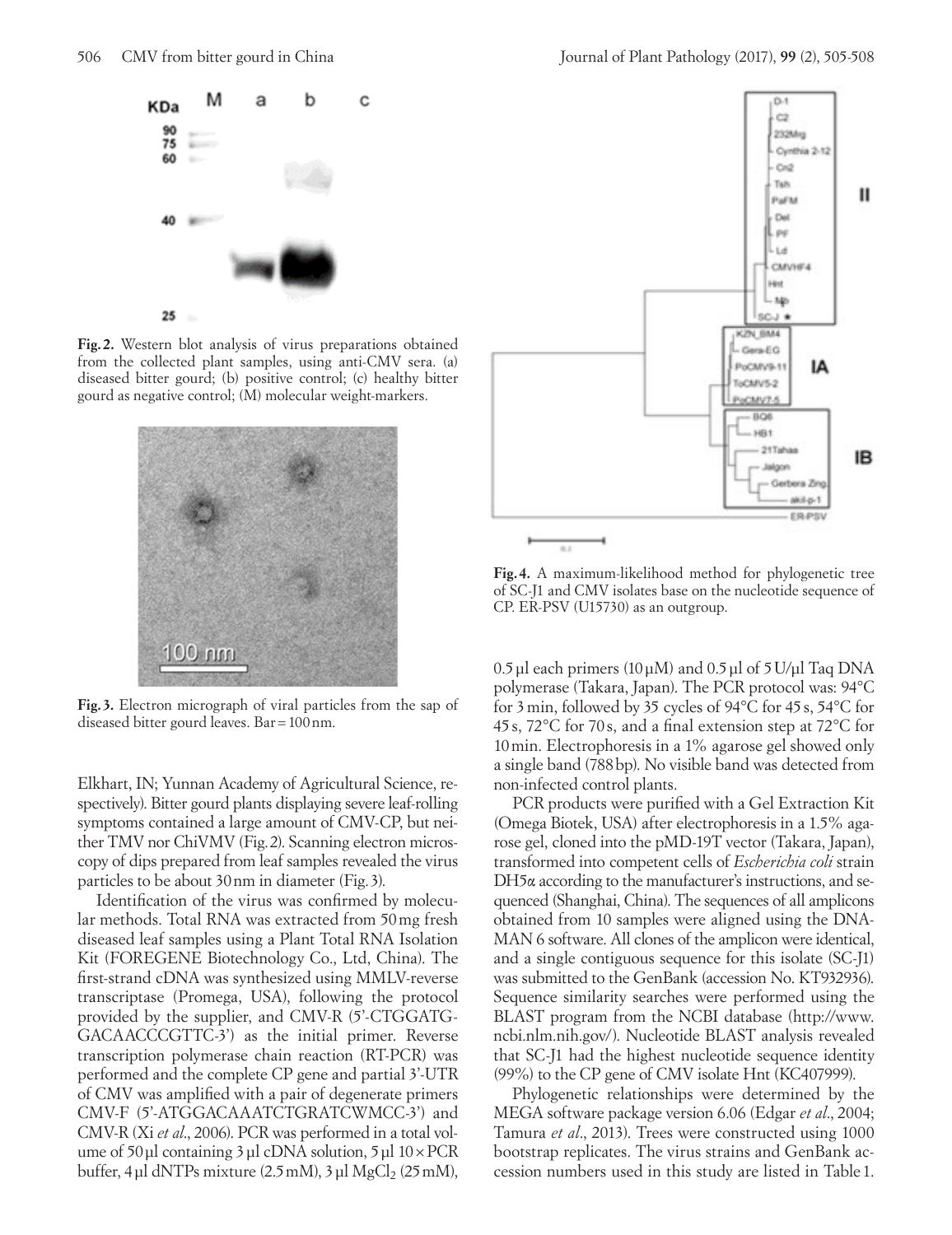| Isolate         | Subgroup      | Geographical origin  | Host                              | Accession  |
|-----------------|---------------|----------------------|-----------------------------------|------------|
| ToCMV5-2        | IA            | Japan                | Nicotiana tabacum                 | AB448692.1 |
| PoCMV7-5        | IA            | Syria                | Solanum tuberosum                 | AB448694.1 |
| PoCMV9-11C      | IA            | Syria                | Solanum lycopersicum              | AB448696.1 |
| Jalgon          | IA            | India                | Musa sp. (cultivar 'Grandnaine')  | EU531469.1 |
| KZN_BM4         | IA            | South Africa         | Cucurbita pepo L.                 | KJ789895.1 |
| Gera-EG         | IA            | Egypt                | Pelargonium sp. (geranium)        | JQ013954.1 |
| 21Tahaa         | <b>IB</b>     | French Polynesia     | Momordica charantia               | FN554692.1 |
| Gerbera Zing.   | <b>IB</b>     | India                | Gerbera jamesonii cv. 'Zingaro'   | JX913531.1 |
| akil-p-1        | <b>IB</b>     | India                | Pisum sativum (pea)               | EU140547.1 |
| BQ6             | <b>IB</b>     | China                | Eleocharis dulcis                 | KF268463.1 |
| H <sub>B1</sub> | <b>IB</b>     | China                | Capsicum annuum                   | FJ788413.1 |
| PF              | П             | Japan                | Solanum lycopersicum              | AB368501.1 |
| Mb              | $\mathbf{H}$  | China                | Musa basjoo                       | GU002300.1 |
| Cynthia 2-12    | $\mathcal{I}$ | <b>United States</b> | Hosta sp.                         | JX898520.1 |
| $D-1$           | $\mathcal{I}$ | Poland               | Dahlia cultorum Thorsr.           | DO018292.1 |
| Hnt             | $\mathcal{I}$ | China                | Nicotiana tabacum                 | KC407999.1 |
| Tsh             | П             | China                | Solanum lycopersicum              | EF202597.1 |
| Del             | $\rm II$      | Poland               | Delphinium sp.                    | EU191025.1 |
| C <sub>2</sub>  | $\mathbf{H}$  | Iran                 | Spinacia oleracea L.              | KC763473.1 |
| Cn2             | $\mathcal{I}$ | Poland               | Cucurbita pepo cv. Atena Polka F1 | HM480051.1 |
| 232Mrg          | П             | Japan                | Cnidium officinale                | AB086848.1 |
| Ld              | $\mathbf{H}$  | Iran                 | Lepidium draba                    | EF050074.1 |
| CMVHF4          | $\rm II$      | China                | Nandina domestica                 | KP735939.1 |
| PaFM            | $\rm II$      | Korea                | Capsicum annuum var. grossum      | AB109908.1 |

**Table 1.** Subgroups, accession numbers, country of origin and host plant species of CMV isolates.

Previous work (Roossinck *et al*., 1999) with the sequence of the CP ORF, and rearrangements in the 5' non-translated region (NTR) of RNA 3, divided CMV isolates into three subgroups, IA, IB and II, that displayed as much as 25% divergence at the nucleotide level. Phylogenetic analyses of the nucleotide sequence of SC-J1 characterized in this study and 29 isolates available in GenBank indicated three lineages (Table1, Fig.4). The sequence of SC-J1 clustered into the CMV subgroup II clade.

In this study, we identified the virus (CMV II) collected from diseased bitter gourd plants in Chengdu, China. The diseased bitter gourd plants were scattered throughout the fields and observed to be infested with green peach aphid (*Myzus persicae*, Sulzer). However, multiple infections by plant viruses are common, and complex interactions of the viruses in mixed infections result in unpredictable disease phenotypes in infected plants (Hammond *et al*., 1999). Although we failed to detect TMV and ChiVMV, there might be multiple infections with another virus naturally involved in development of these especially severe disease symptoms. Recently, we detected a PRSV type P (*Papaya ringspot virus* type P, genus *Potyvirus*, family *Potyviridae*) isolate derived from the original diseased plants (unpublished), which may be involved in the expression of these unusually severe symptoms. Most recently, CMV II has been identified in several kinds of vegetables, showing severe symptoms and yield loss (data not shown). According to previous research results, CMV I, rather than CMV II, has been widely reported in China. To our knowledge, CMV subgroup II was reported only from lily, tobacco, tomato, banana, passion fruit, *Tagetes erecta*, heavenly bamboo and Chinese mallow (*Malva verticillata*) in China (Palukaitis *et al*., 1992; Peng *et al*., 2015); this is the first report of CMV II infecting cucurbits in China. The current situation of CMV II outbreak in Sichuan is therefore troubling and better management of seed, vector and greenhouse sanitation is necessary to control the disease.

### **ACKNOWLEDGEMENTS**

This work was supported by the National Natural Science Foundation of China (31270290, 31171835).

## **REFERENCES**

- Bradford M.M., 1976. A rapid and sensitive method for the quantitation of microgram quantities of protein utilizing the principle of protein-dye binding. *Analytical Biochemistry* **72**: 248-254.
- Brigneti G., Voinnet O., Li W.X., Ji L.H., Ding S.W., Baulcombe D.C., 1998. Viral pathogenicity determinants are suppressors of transgene silencing in *Nicotiana benthamiana*. *The EMBO Journal* **17**: 6739-6746.
- Ding S.W., Anderson B.J., Haase H.R., Symons R.H., 1994. New overlapping gene encoded by the cucumber mosaic virus genome. *Virology* **198**: 593-601.
- Edgar R.C., 2004. MUSCLE: multiple sequence alignment with high accuracy and high throughput. *Nucleic Acids Research* **32**: 1792-1797.
- Hammond J., Lecoq B., Raccah B., 1999. Epidemiological risks from mixed virus infections and transgenic plants expressing viral genes. *Advances in Virus Research* **54**: 189-316.